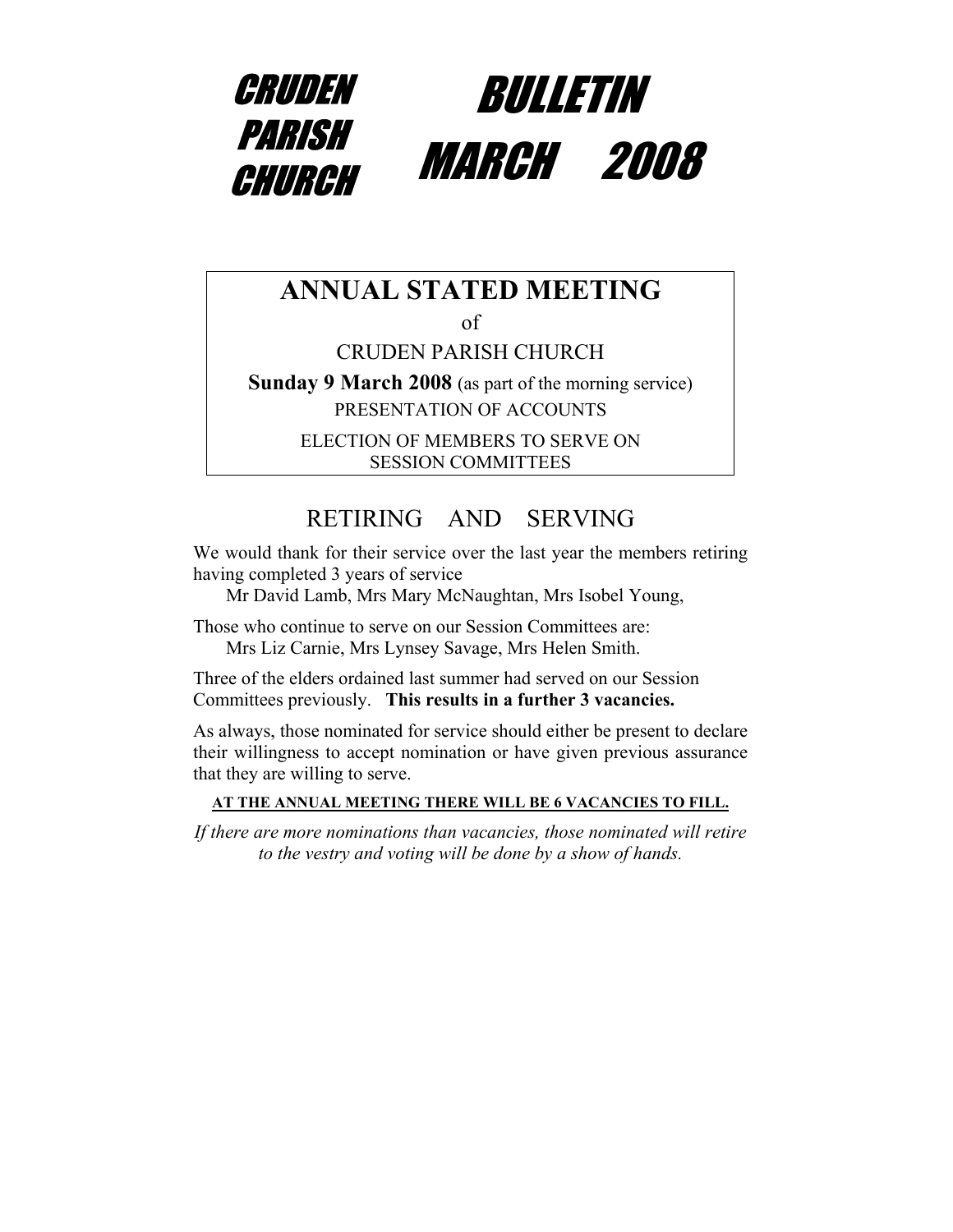

# **MARCH 2008**

### EACH WEEK

Wednesdays 7.30 pm Choir Practices in the Old Hall Sundays 10.00 am Children's Sunday Club in the Old Church & Stables

|                                                                                                                                                           |                | <b>Fair-Trade Fortnight</b>                                                                                        | 25 February - 9 March                                              |                          |
|-----------------------------------------------------------------------------------------------------------------------------------------------------------|----------------|--------------------------------------------------------------------------------------------------------------------|--------------------------------------------------------------------|--------------------------|
| Sunday 2nd                                                                                                                                                |                | <b>MORNING SERVICE</b><br><b>Adult Sunday School</b>                                                               | $10.00$ am<br>Funerals and Bereavement 11.30 am                    | Old Church               |
| Wednesday 5th                                                                                                                                             | $\cdot$        | Coffee and Chat                                                                                                    | $10,30 \text{ am}$                                                 | Old Hall                 |
| Friday 7th                                                                                                                                                |                | <b>WORLD DAY OF PRAYER 7.00 pm Congregational Church</b>                                                           |                                                                    |                          |
| Sunday 9th                                                                                                                                                |                | <b>MORNING SERVICE</b><br><b>Annual Stated Meeting</b><br>Adult Sunday School Confirmation and Membership 11.30 am | $10.00$ am                                                         | Old Church               |
| Monday 10th                                                                                                                                               | $\vdots$       | Video Group 7.30 pm Burnview, Main Street, Cruden Bay                                                              |                                                                    |                          |
| Tuesday 11th                                                                                                                                              | ÷              | Guild Presbyterial Council AGM 7.30 pm                                                                             |                                                                    | St Fergus                |
| Sunday 16th                                                                                                                                               |                | <b>MORNING SERVICE</b><br>Buchan Battalion Boys' Brigade                                                           | $10.00$ am<br>2 pm                                                 | Old Church<br>Old Church |
| Monday 17th - Thursday 20th<br><b>HOLY WEEK REFLECTIONS AND WORSHIP</b><br><b>Cruden Old Church</b><br>7 pm                                               |                |                                                                                                                    |                                                                    |                          |
| Friday 21st                                                                                                                                               |                | <b>GOOD FRIDAY SERVICE</b>                                                                                         | $7.00 \text{ pm}$<br><b>Informal Celebration of Holy Communion</b> | Old Church               |
| Sunday 23rd                                                                                                                                               |                | <b>EASTER SERVICE</b>                                                                                              | $10.00$ am                                                         | Old Church               |
| Monday 24th                                                                                                                                               | $\ddot{\cdot}$ | <b>Kirk Session</b>                                                                                                | 7.30 pm                                                            | Old Hall                 |
| Sunday 30th                                                                                                                                               |                | <b>MORNING SERVICE</b>                                                                                             | $1000$ am                                                          | Old Church               |
| <b>Sacrament of Holy Communion</b><br>Very Rev Cannon Gerald Stranraer Mull<br>Guest Preacher and Celebrant<br>Cruden Churches Walk<br>11.30 am<br>Tarves |                |                                                                                                                    |                                                                    |                          |
| Monday 31st                                                                                                                                               | Mull           | The Guild<br>Back in the Past                                                                                      | $7.30 \text{ pm}$<br>Very Rev Cannon Gerald Stranraer              | Old Hall                 |
|                                                                                                                                                           |                | <b>MARCH HYMN BOOK - CH4</b>                                                                                       |                                                                    |                          |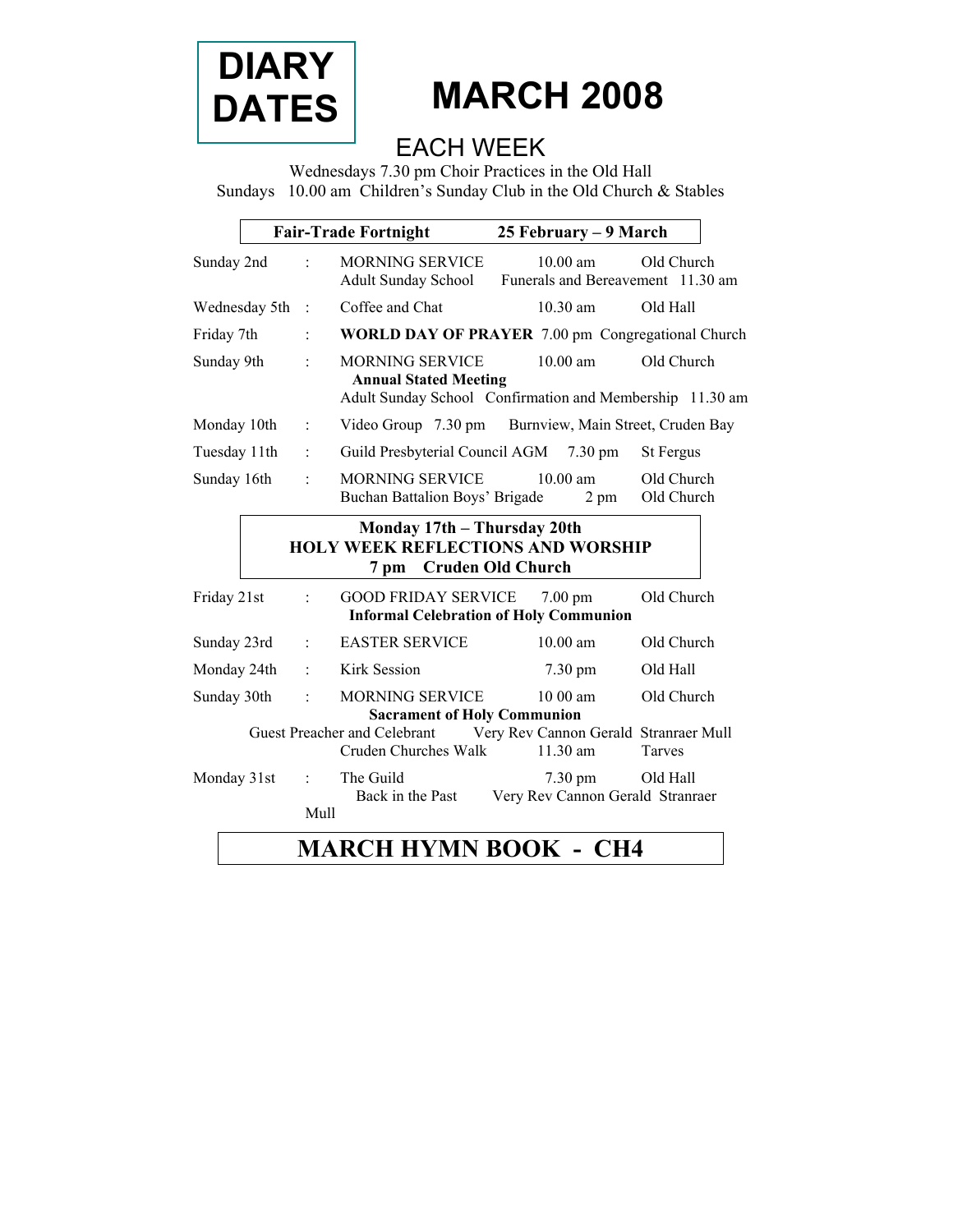### FROM THE M INISTER 20 February 2008

Dear Friends

What a busy time of year with so many things happening!

I would invite you to respond positively to our Annual Stewardship Campaign and in particular to welcome whoever comes to collect your card – even if you choose not to return the card which, of course, I hope you won't do.

As soon as this Bulletin is out we embark on Fairtrade Fortnight and now we are recognised as a Fairtrade congregation it is only right that we support this event. You will see further details elsewhere in the Bulletin.

It is now three years since Sena Allan was with us as a Reader-in-Training for the Church of Scotland. The Presbytery of Buchan has asked us again to receive someone for a final attachment to complete her training. Once we are in March, we shall welcome to Cruden Church Alice MacLeod who has accepted my invitation to say something about herself. You will find that on another Bulletin page.

This Easter instead of a Lent Bible Study series we shall be having a daily time of Reflection and Worship during Holy Week starting on Monday 17 March. This will be held at 7 pm in the Old Church and on Good Friday will include, as usual, an informal celebration of Holy Communion. I hope that a number of people will take this opportunity to come along to some of those evenings and so prepare themselves for the celebration of Easter.

The Very Rev Gerald Stranraer-Mull is retiring in the next few weeks from his position as Rector of St Mary's, Ellon and St James', Cruden Bay. To mark his long association with us, the Kirk Session invited Gerald to be with us for the celebration of Communion at the end of March and I am delighted to say that he has accepted this invitation.

Your friend and minister

Rodges Neilson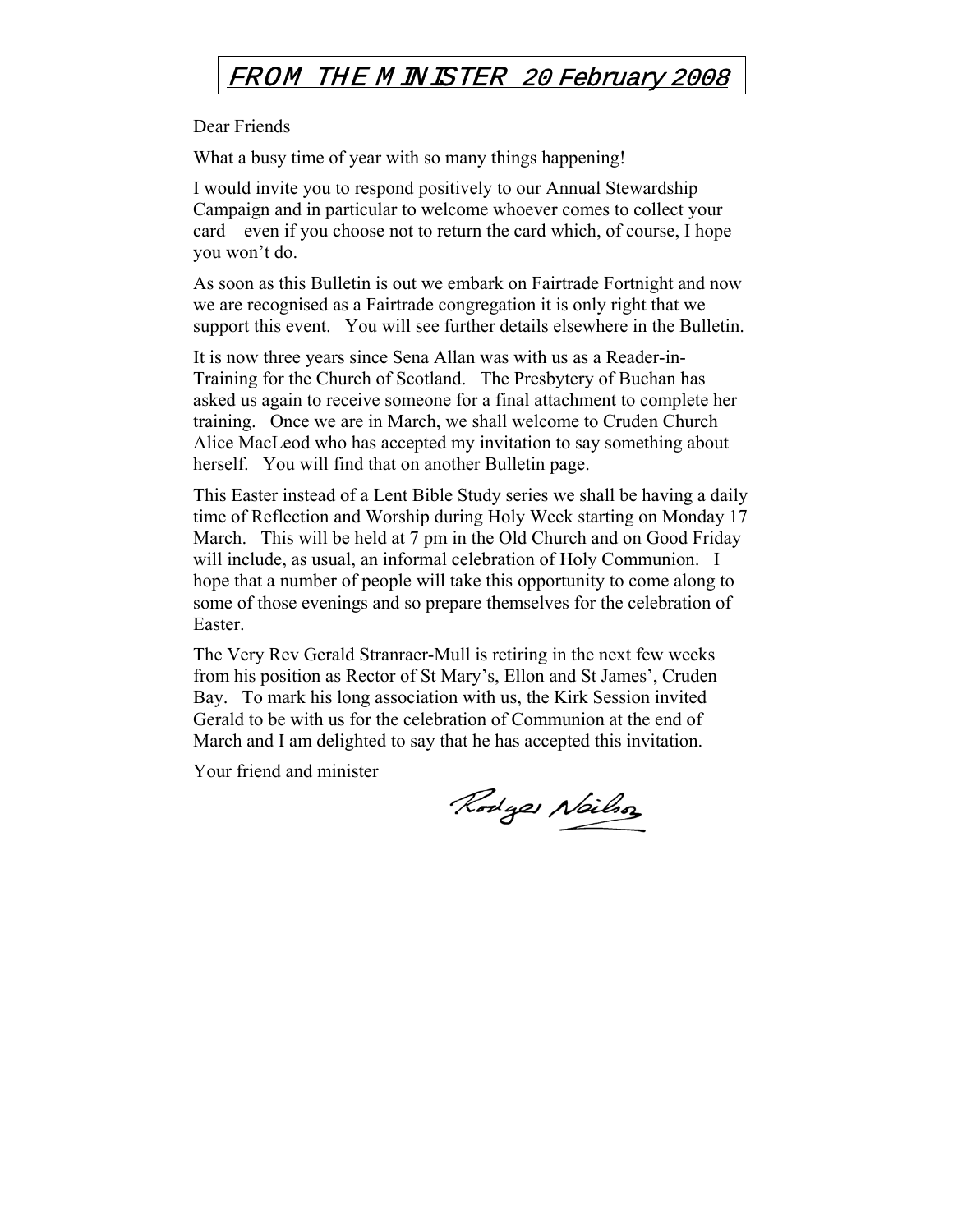# PARISH REGISTER

NO ENTRIES THIS MONTH



**Duty Elders Kathleen Craig**, Anne McNaughton, Peter Slamaker, Sandy Smith, Kate Clark, Annette Garden, Margaret Jamieson, Irene Will, Sandy Beedie, Jack Young.

### NEXT **COFFEE and CHAT** OLD HALL **WEDNESDAY 5 MARCH 10.30 am**

This next Pancake Coffee and Chat Morning is within Fairtrade Fortnight. On that occasion we would like to use the collection to give a "Gift for Life". From as little as £8 we could eg help a bee farmer in Tanzania plan his business to make enough money to feed, clothe and educate his children.

Come and join us and help Fairtrade.

THE NEXT ISSUE OF THE BULLETIN WILL COME OUT ON **30 MARCH**. Copy for inclusion to be handed in to the Manse as soon as possible.

### **Fair-Trade Fortnight 25 February – 9 March**

Cruden Church is a Fair-Trade Church. This year it has been decided to recognise that fact and to remind ourselves that we can support Fair-Trade by selling their products. Such an opportunity will be available to us on Sundays 2 and 9 March. There will be a stall after the morning services. Also "Fair Trade Treats" with the teas and coffees.

Make sure you are there to buy and enjoy!!

A Bookstall is available at the end of the morning services on the first two Sundays in March.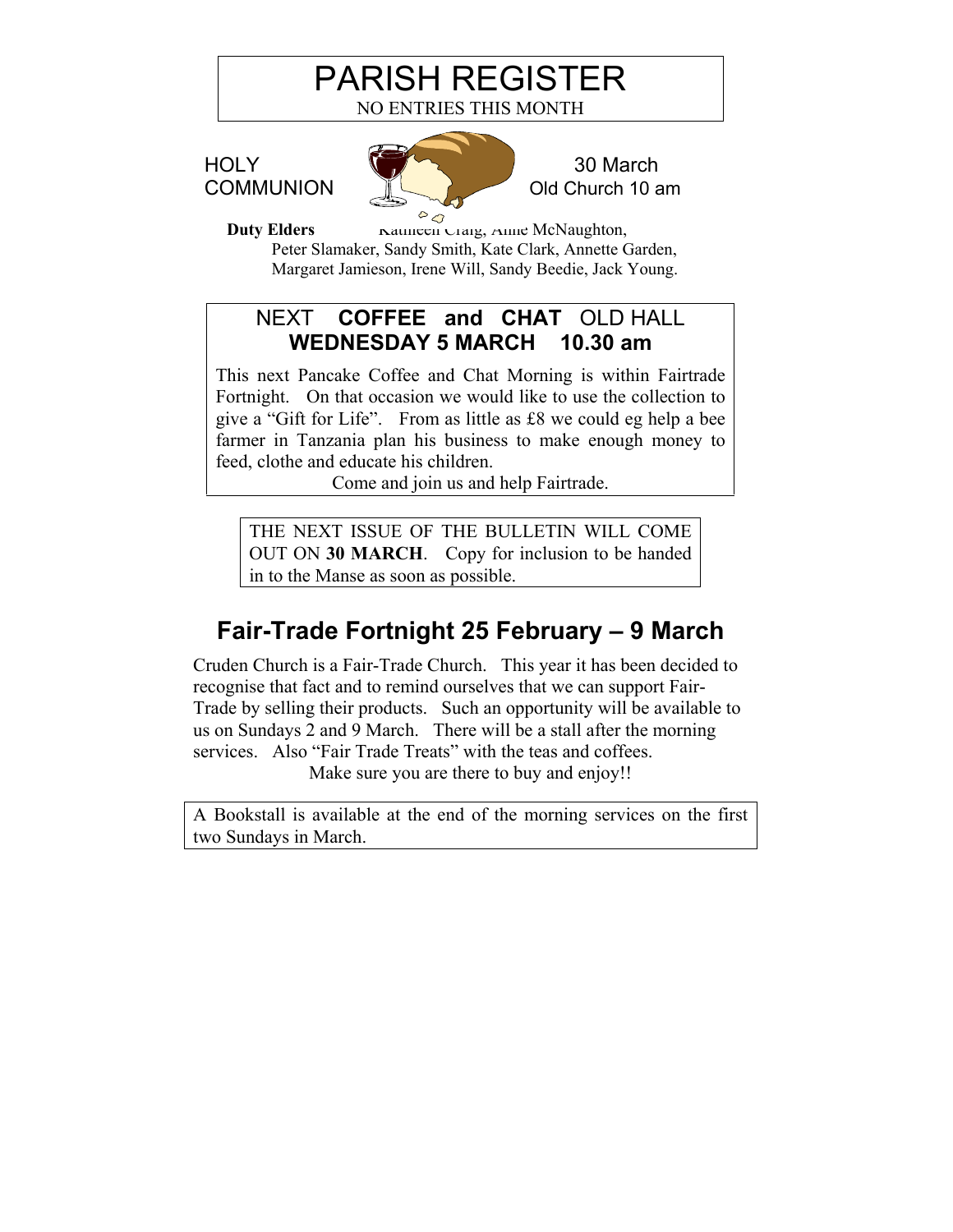

to **Mr & Mrs J Simpson, 108 Braehead Drive,Cruden Bay** who will be celebrating their Golden Wedding this month.

The minister would welcome, in writing please, any news for this feature in the Bulletin

# **INTRODUCING ALICE MACLEOD**

Hello, I am Alice MacLeod and I am a Reader-in Training.

I was born and brought up in Aultbea, Wester Ross, coming to Grampian in 1976. I work as a Territory Manager, covering Highland, Orkney and Shetland for WRVS, a national charitable organisation, which aims to enable elderly people to get more out of life. My home is in Fetterangus and I am a member and elder in Deer Parish having transferred from Savoch in the mid 90s.

My third and final placement is with your congregation at Cruden, where I hope to progress to an acceptable standard through the constructive guidance of you all. (Should anyone take note of Buchan Presbytery Readers, I should explain that I have just returned to training, having had to suspend my programme due to family illness).

I would like to extend my prayerful gratitude to the minister and the congregation of Cruden Parish Church for this opportunity. God bless you all. *Alice MacLeod*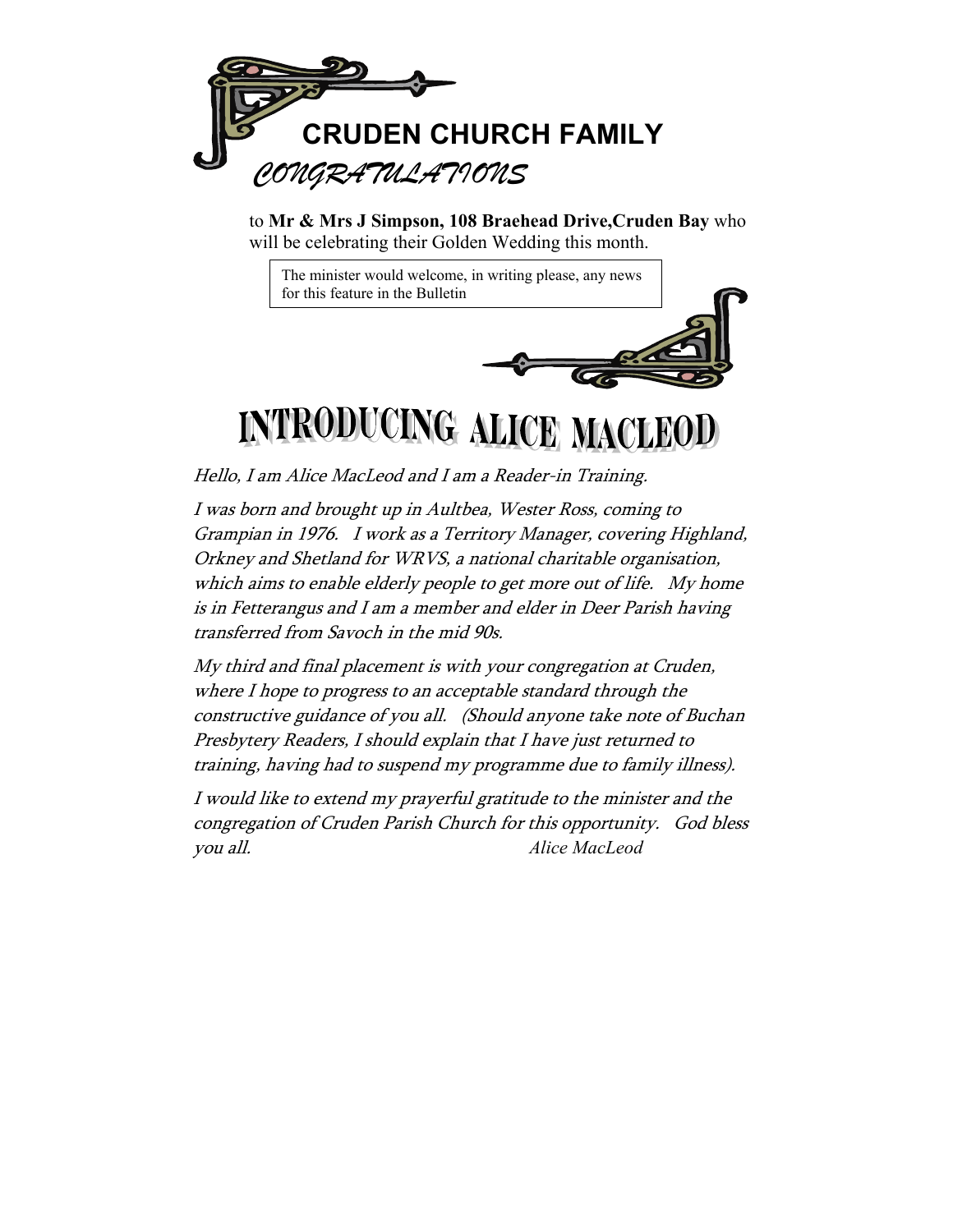### **WORLD DAY OF PRAYER 7 pm Friday 7th March Congregational Church**

Christian women of Guyana invite men, women and young people from around the world to share with them in the World Day of Prayer Services being held on Friday 7 March. The chosen theme is "God's Wisdom provides new Understanding".

The cooperative Republic of Guyana is located on the northern coast of South America, but culturally is Caribbean and it is considered part of the West Indies. It is the only English-speaking country on the continent. It was known as British Guiana but on becoming independent in 1966, it adopted the name Guyana. The capital is Georgetown. Guyana is an Amerindian word which means "Land of Many Waters".

Presently, Guyana operates in an ecumenical society where all churches unite for the common goal of Christianity. Each denomination is represented on the World Day of Prayer national Committee.



## **CRUDEN CHURCH GUILD**

Wilma Moir welcomed 24 members and guests to the first Guild meeting of 2008. The singing of Be still for the presence of the Lord was followed by Shonah Taylor reading Isaiah Chapter 40, versus 25-31 and a prayer from Anne Smith. Wilma invited Janice Thain to speak to us about her work with Alzheimer's Scotland. Having been involved in the work of Alzheimer's in Scotland for 9 years, we enjoyed a most enlightening talk learning about the services available, home support, day care, care homes, how to reduce the risks and the procedure for initial consultation. Kathleen Craig gave a comprehensive vote of thanks and served us a most enjoyable cup of tea. The evening closed with the singing of Love divine, all loves excelling and the Lord's Prayer

**Our next meeting is on Monday 31st March when the Very Rev Cannon Gerald Stranraer Mull will be our guest speaker.** 

 *Rosemary Pittendrigh*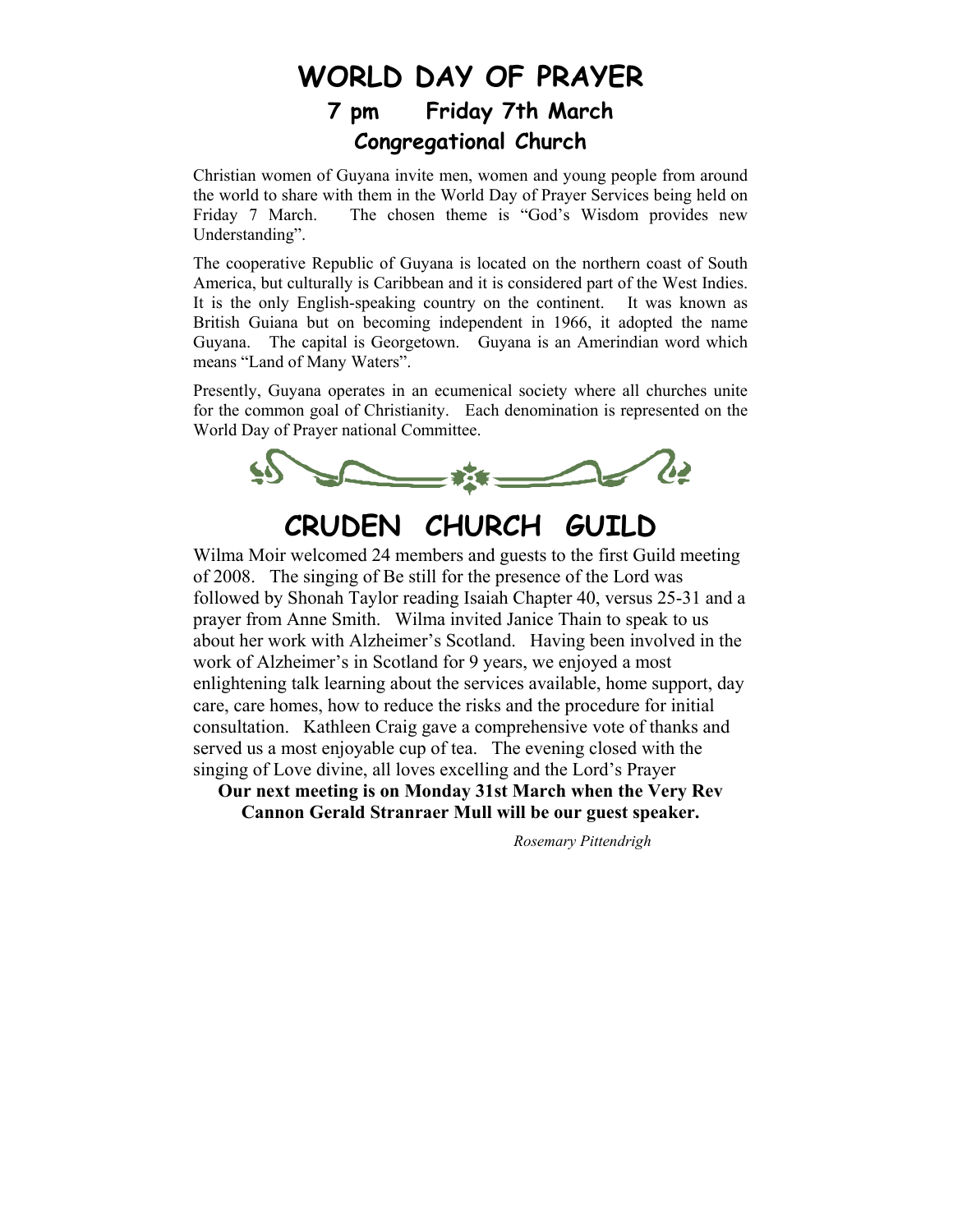ANNUAL STEWARDSHIP CAMPAIGN This month with the Bulletin you should find the annual commitment card issued to members. Within the next three weeks, these cards will be collected by a church visitor. It is a boost to the church when our members participate in the campaign by returning a card.

### **WATCH AND TALK GROUP**

On 11 February we viewed the second session of the video God's Global City, which aimed to show how Christians in Africa try to serve the whole person. In Uganda church members sing and dance in worship then go out to show the love of Jesus through vocational training. The clergy in Kenya adopt an holistic approach by aiming to meet the spiritual, mental, social and health needs of their people.

In our discussion we compared the enthusiasm of the African Churches with our more sedate forms of worship. We felt that the peaceful scenes in the video were in contrast to the recent TV pictures we have seen of the present troubles in Kenya

.Archbishop Gitari from Kenya is quoted as saying " Those in authority, are quite happy when the church participates in education, health, agriculture, famine relief and other humanitarian activities. But the moment we ask what is the root cause of poverty, ignorance, disease and death some politicians will tell us to keep away from politics and confine ourselves to spiritual matters."

We felt that this could well apply to the thinking in our own country.

We considered mission in a world context and the ways in which we in Cruden are involved through Fair Trade, our gifts to Ekwendeni, Christian Aid and through the World Day of Prayer.

The next meeting will be on 10 March at the home of Marilyn Samways.  *Annette Garden* 

*Members of the congregation are invited to attend the annual parade of the Buchan Battalion of the Boys' Brigade to Cruden Parish Church on the afternoon of Sunday 16 March.*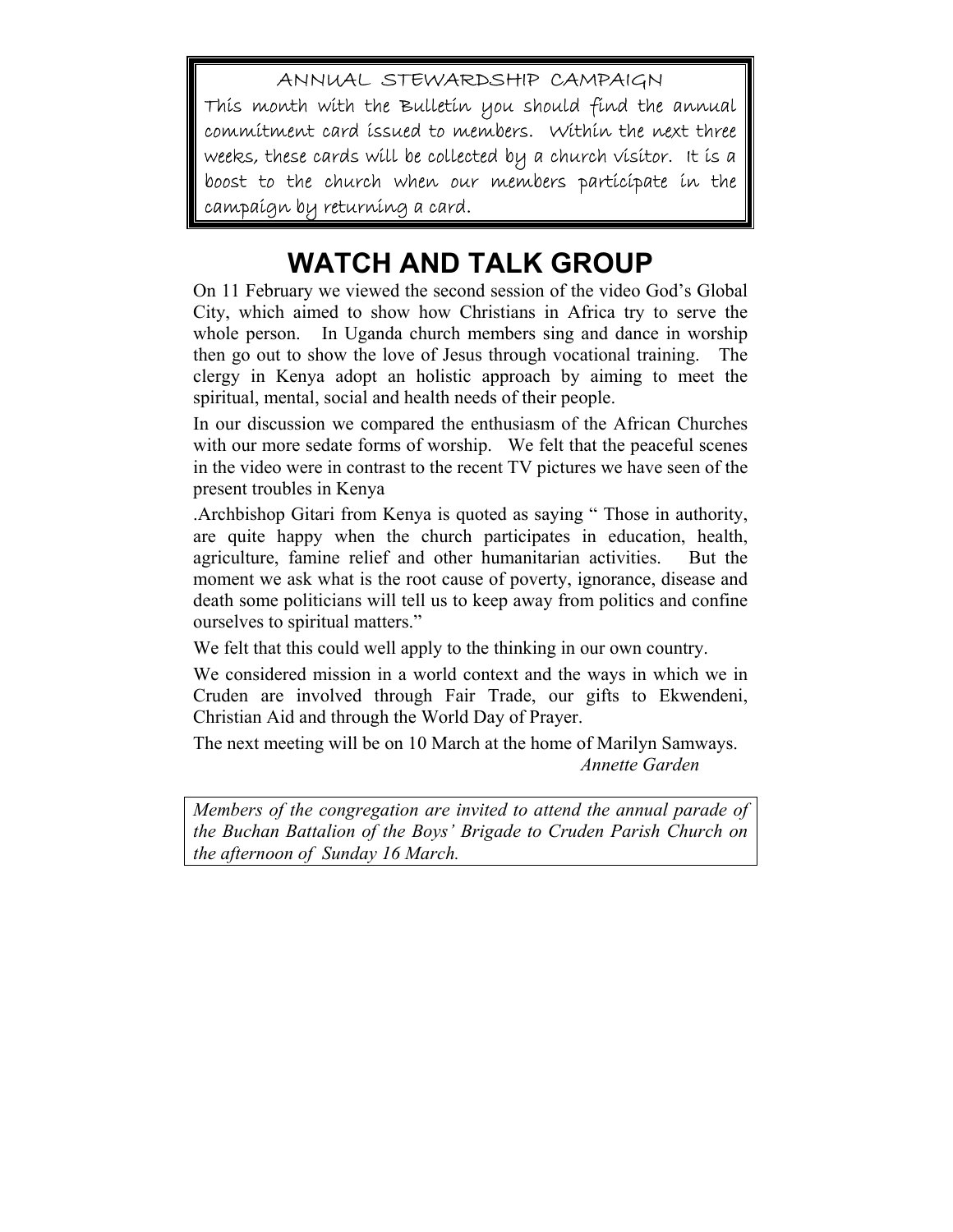### **CONGREGATIONAL WALKS**

At our planning meeting held on 14 February regular we were pleased to welcome some new faces. In an enthusiastic discussion considering many new walks, it was requested we walk every month throughout next winter, weather permitting. The agreed programme of walks is as follows.

Sunday 30 March Tarves Sunday 18 May Sand of Forvie Saturday 14 June Loch Muick Sunday 14 September Portsoy to Findlater Sunday 16 November New Pitsligo Sunday 11 January Ellon Riverside

Sunday 20 April Aberdeen March Stones Saturday 12 July Fochabers, to Spay Bay **15-17 August Badaguish Weekend**  Sunday 12 October Old Slains to Collieston Monday 22 December Cruden Bay to Hatton Sunday 8 February Logie Buchan, Auchmacoy

The first walk is at Tarves leaving the Old Church Hall at 11.30 am. This walk can vary in length to suit anyone who wishes to join us. Bring a picnic and a friend and enjoy a good afternoon walk and chat. If you require further information please contact me on 01771 624280

 *Robert Petticrew* 

### **LIFE and WORK - MARCH ISSUE**

THE MAGAZINE OF THE CHURCH OF SCOTLAND -

**EASTER PASSION** Donald Smith, Director of the Scottish Storytelling Centre, explores the history and growth of the Easter Passion play.

**THE JOY OF CHRISTIANITY** This month's profile features the retired Vicar of Lindisfarne David Adam, well-known writer on Celtic Christianity.

**CROSSING BOUNDARIES** The Moderator the Rt Rev Sheilagh Kesting demonstrates how the Church is living out the Easter Gospel.

**NORTHERN GEMS** The series on Scotland's cathedrals features Dornoch, Fortrose and Elgin.

**WORSHIP MIX** Douglas Galbraith explores what makes Presbyterian services special and how they offer a considerable legacy to other Churches.

**THE ROAD TO EMMAUS** The Very Rev Dr James Simpson takes a fresh look at some of the Resurrection stories.

**And more…. columns for elders and young people; book reviews; lively letters; news from far and near; monthly prayer; prize crosswords…. all for £1.60!**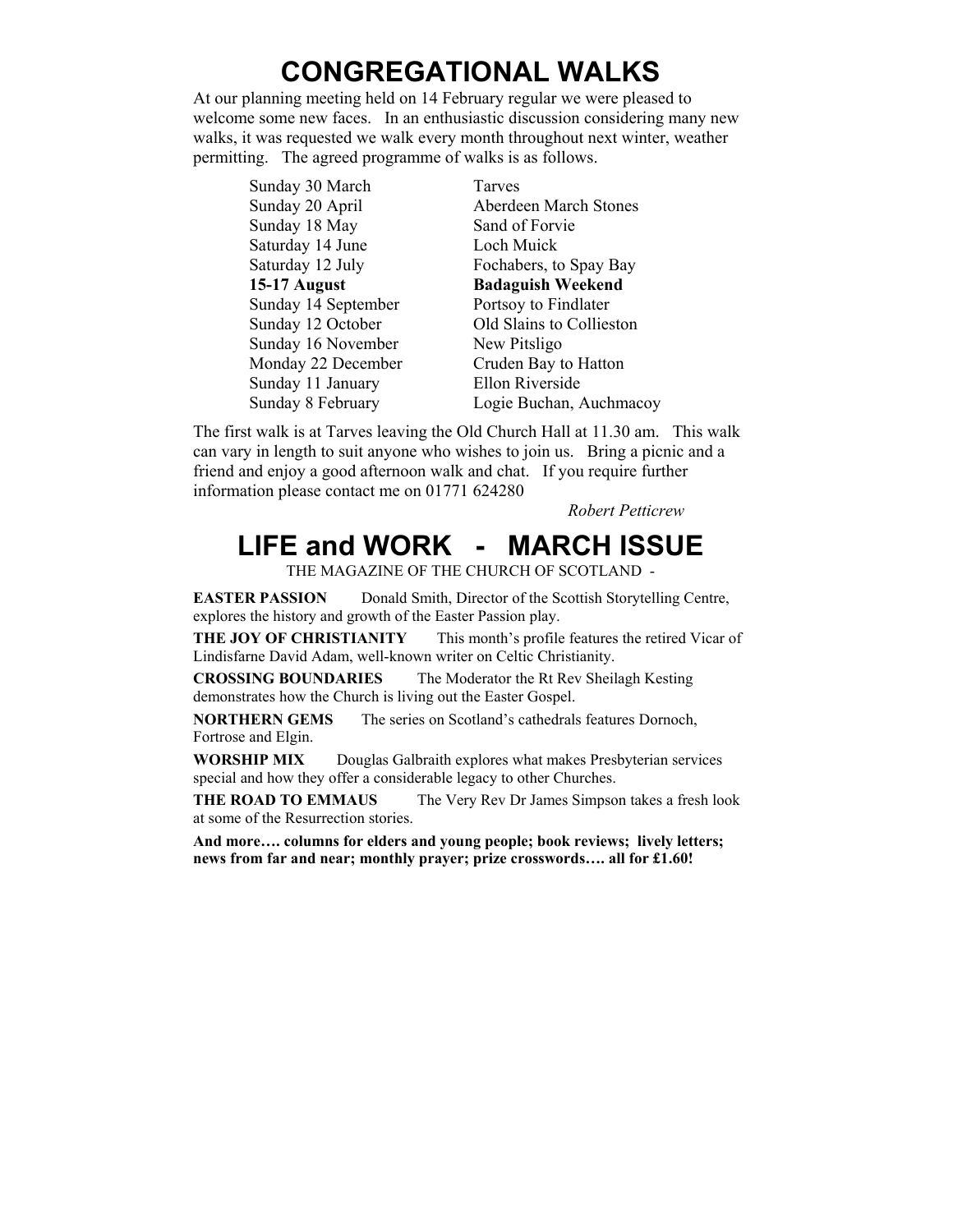| <b>Date</b> | Door                                            | <b>Flowers</b>         | <b>Teas</b>                            | <b>Children</b>                                                                               |
|-------------|-------------------------------------------------|------------------------|----------------------------------------|-----------------------------------------------------------------------------------------------|
| 2 Mar       | Liz Carnie<br>Mary McNaughtan                   | <b>Elizabeth Bruce</b> | <b>Beatrice Fawkes</b><br>Liz Bruce    | Katherine Hyman<br>Maureen Reid<br><b>Beatrice Fawkes</b><br>S or C Skinner<br>Charlotte Lamb |
| 9 Mar       | John Lamb<br>Norma Forman                       | Jean Beedie            | Marilyn Samways<br>Alison Neilson      | Karla Buswell<br>Marie Forsyth<br>Brenda Cadger<br>Joyce Fowlie<br>Charlotte Lamb             |
| 16 Mar      | John Lamb<br>Norma Forman                       | Mary Bratton           | <b>Betty Forrester</b><br>Mary Bratton | Katherine Hyman<br>Maureen Reid<br>Mary Bratton<br>S or C Skinner<br>Charlotte Lamb           |
| 23 Mar      | Liz Carnie<br><b>Lindsey Savage</b>             | Mary Coutts            | Elma Cumming<br>Jessie MacDonald       | Easter Holidays                                                                               |
| 30 Mar      | <b>Betty Forrester</b><br><b>Lindsey Savage</b> | <b>Beatrice Fawkes</b> | Norma Forman<br>Mary Coutts            | Easter Holidays                                                                               |
| 6 Apr       | <b>Wallace Donaldson</b><br>Michael Buchan      | Mary McNaughtan        | Liz Carnie<br>Alison Neilson           | Easter Holidays                                                                               |
| 13 Apr      | <b>Wallace Donaldson</b><br>Michael Buchan      | Mary Bratton           | Doreen Buchan<br><b>Sharon Rennie</b>  | Karla Buswell<br>Marie Forsyth<br>Brenda Cadger<br><b>Sharon Rennie</b><br>Charlotte Lamb     |
| 20 Apr      | Kathleen Craig<br>Iris Durno                    | Elma Watson            | Mary Coutts<br>Marilyn Samways         | Katherine Hyman<br>Maureen Reid<br><b>Beatrice Fawkes</b><br>S or C Skinner<br>Charlotte Lamb |
| 27 Apr      | <b>Betty Forrester</b><br><b>Lindsey Savage</b> | Jean Beedie            | Norma Forman<br>Margaret Adams         | Karla Buswell<br>Marie Forsyth<br>Brenda Cadger<br>Joyce Fowlie<br>Charlotte Lamb             |

**TO THOSE ON SUNDAY DUTY If you are unable to fulfil your door duty, please try to find your own replacement before informing Sandy Beedie - 841370.**